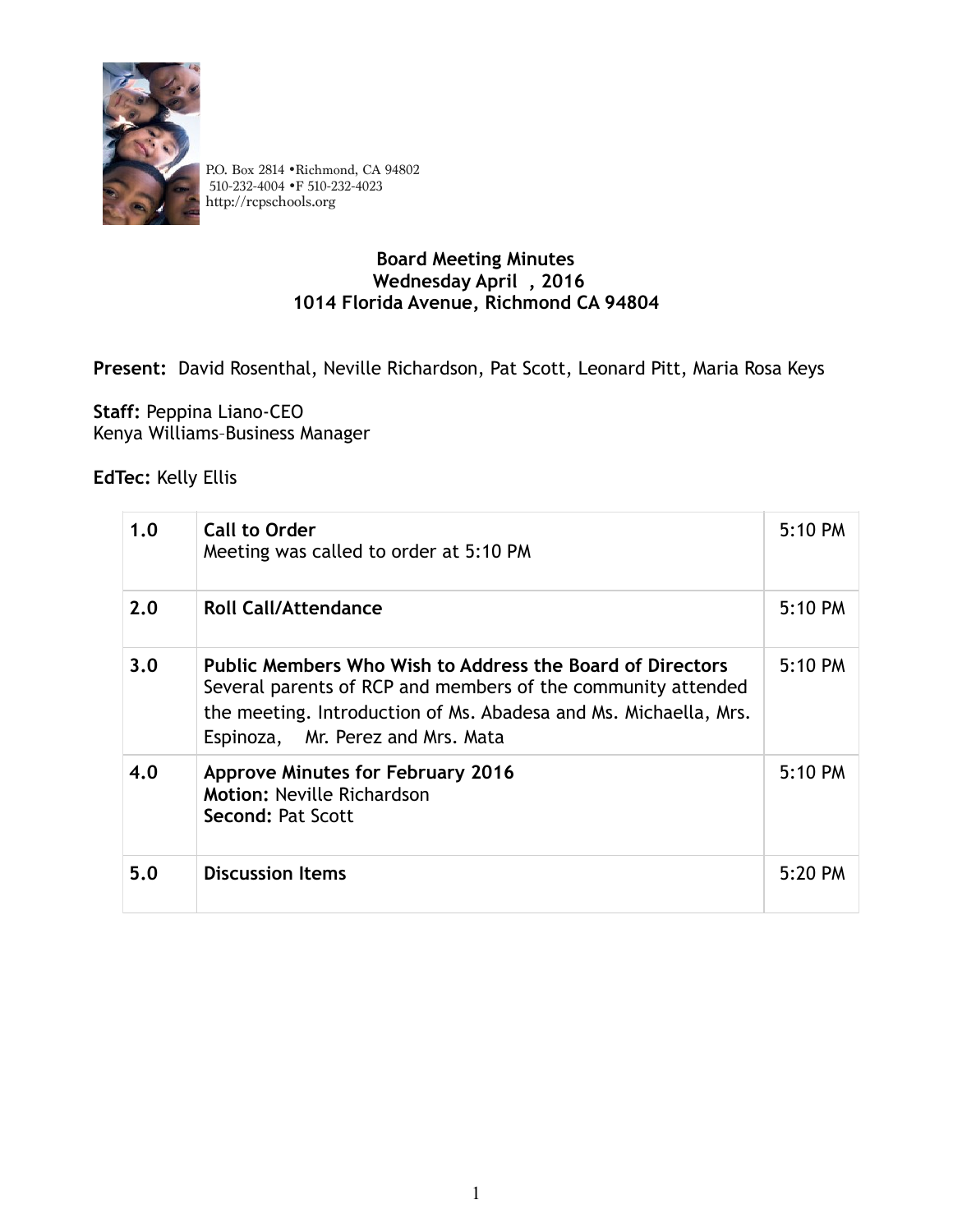|           | 5.1 CEO Report Peppina Liano                                                                                                                                                                       |
|-----------|----------------------------------------------------------------------------------------------------------------------------------------------------------------------------------------------------|
|           | Black History Month presentation at Nystrom<br>Parents participated in a safe technology training<br>Jazz and Democracy is presenting a 5 week class with 5th<br>grade class                       |
| $\bullet$ | Parents planned and participated in an anti-bullying<br>training                                                                                                                                   |
|           | RCP is sending 10 students to Washington DC Close Up<br>program in June                                                                                                                            |
|           | • ASES Coding classes review, students have created<br>websites but we have not seen much progress in Math<br>scores                                                                               |
|           | • IA evaluations are complete, teacher evaluations will begin<br>next                                                                                                                              |
|           | 3 teachers are leaving RCP (grades 4, 2 and 5)<br>• RCP is actively recruiting African American teachers and<br>IA's                                                                               |
| $\bullet$ | • Charlie Cart classes for students in all grades<br>Zia our garden teacher will be presenting a school play "<br>The Lorax"                                                                       |
|           | Summer School with emphasis on Coding<br>• SBAC testing is coming up in a few weeks                                                                                                                |
| $\bullet$ | Ms Johnson has received an Award of Excellence<br>Last day of school is June 23 and First day back in July<br>$31st$ .                                                                             |
|           | 5.2 Review of updated LCAP and SSD                                                                                                                                                                 |
|           | Ms Liano reviewed the update submitted by Susan Dunlap                                                                                                                                             |
|           | David: Questions about the details of the LCAP. He would like to<br>have the LCAP report present at the time of the update review.                                                                 |
|           | 5.3 Kelly Ellis Financial Report                                                                                                                                                                   |
|           | Edtec recently reviewed the 2017/18 budget with Ms Liano and<br>Ms Williams. See attached financial report<br>Attendance has been down<br>• RCP provides Merit pay - not allowed in public schools |
|           | Maria Rosa Keys: Teachers should be well paid at RCP. How does<br>our pay compare to district and charter school teachers?                                                                         |
|           | <b>Response:</b> There are different variables. For example the length<br>of our school year, time off, retirement pay, prep time, etc.<br>They require two different levels of commitment         |